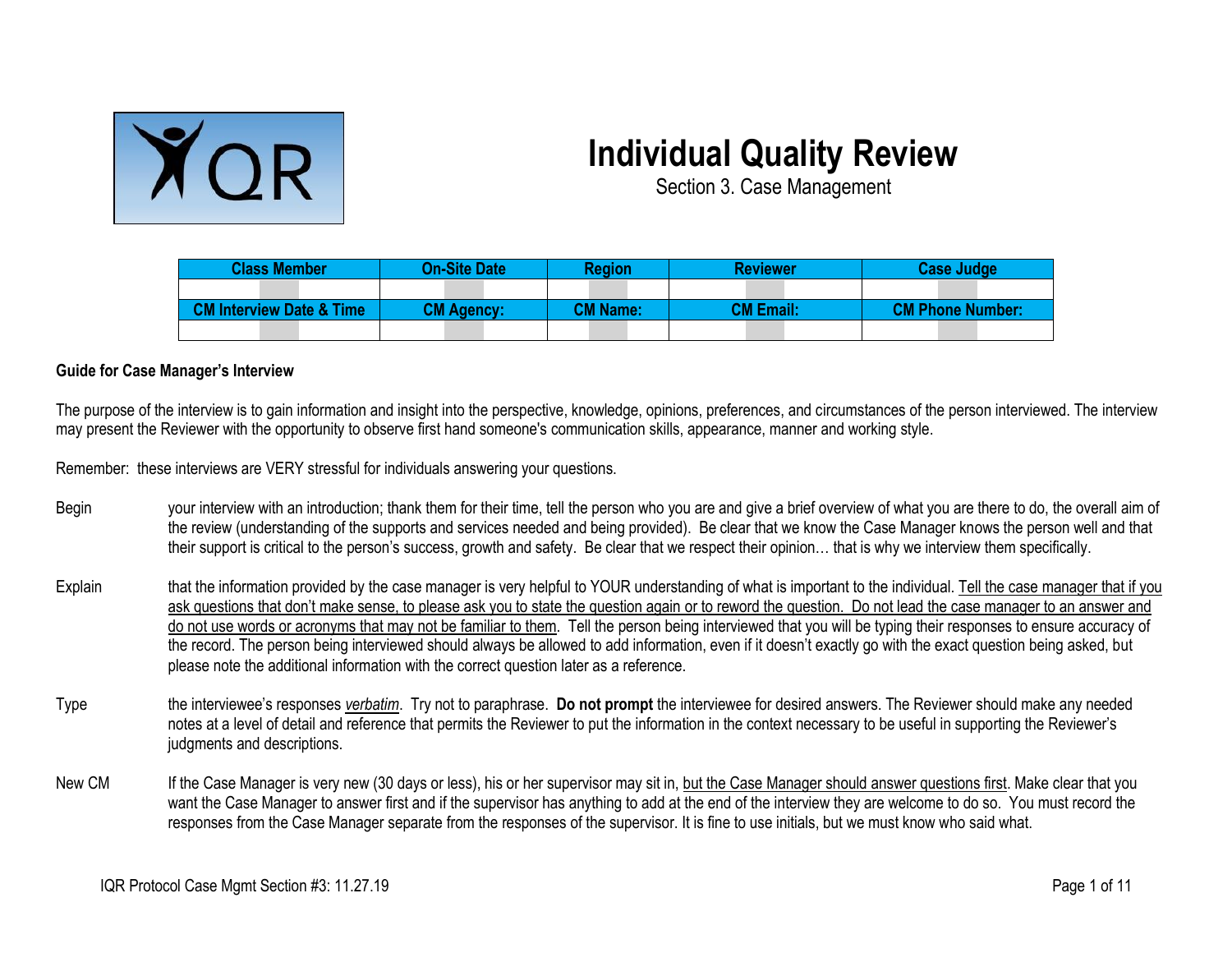- DO NOT Even if asked directly, **do not** tell the person interviewed that anything is or is not "all right," "okay with me," does or does not "comply" with any regulation, law or requirement, or any other indication of approval or disapproval. Even if asked directly, **do not** provide technical assistance or "recommendations" to resolve or improve issues.
- Change in who is being interviewed: If the person's Case Manager is not available/allowed to participate in this interview find out why and note the reason and who is giving you this information. Make these notations in your protocol under the appropriate interview. Notify the agency that you will record the answers provided but they may not be counted and the entire interview may be scored a "0". Consult with your Case Judge and Community Monitor prior to completing your protocol.
- Names During the interview, whenever the protocol uses the term "(Name)" the Reviewer should use the person's name when speaking, for example, "Ms. Smith," or "Mr. Jones."
- Emergencies Remember that the Case Manager may have to respond to an emergency or crisis situation during the interview. If this happens, the Reviewer should terminate the interview immediately and establish a time to reschedule or resume the interview. Do not continue to engage the person in conversation.
- At the End At the end of the interview, thank the person for his/her time, information and cooperation.

Use this space to record items identified during your **record review** that you wish to specifically ask or verify with the Case Manager. During your interview find the appropriate time to pursue these issues. If the information you require is found to your satisfaction, check the box next to the item you've listed. If not, leave it blank, highlight it and use it as a reference when scoring and/or writing up your findings and recommendations summary. Use this space to identify missing information you need to ask the Case Manager for, use it to verify that recommendations have been followed, use it to ask about needed equipment/devices, etc.

| <b>Item to Verify or Request</b> | Completed (Y/N) |
|----------------------------------|-----------------|
|                                  |                 |
|                                  |                 |
|                                  |                 |
|                                  |                 |
|                                  |                 |
|                                  |                 |

|     | <b>CASE MANAGER'S INTERVIEW</b>                                                                                                                                |
|-----|----------------------------------------------------------------------------------------------------------------------------------------------------------------|
|     | Tell me about (Name).                                                                                                                                          |
|     | Note: The interviewee may ask, well what do you want to know? The reviewer can respond by saying: "I've never met (Name) or don't know him/her well —so please |
|     | tell me about her/him".                                                                                                                                        |
| 1A. |                                                                                                                                                                |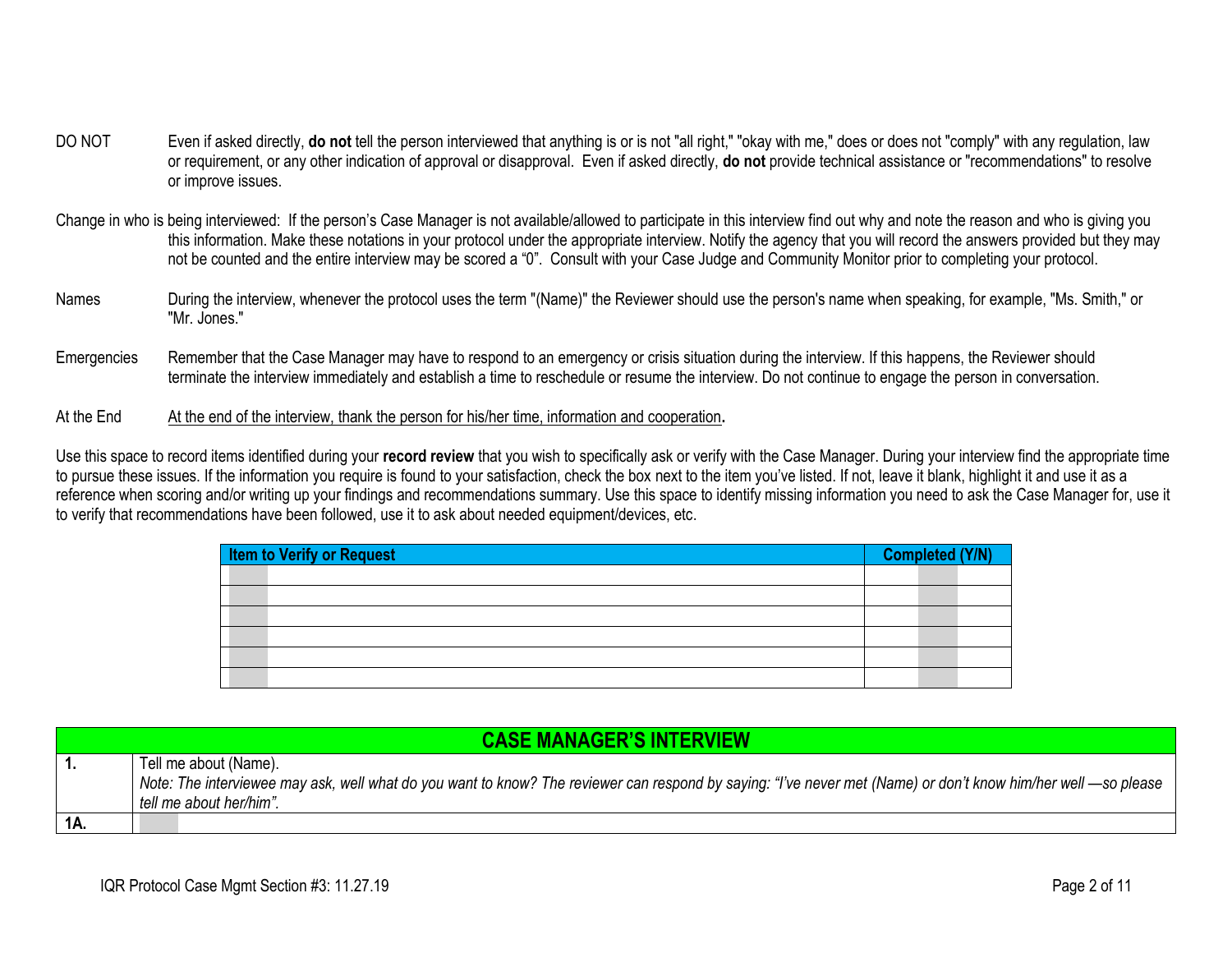|                  | <b>CASE MANAGER'S INTERVIEW</b>                                                                                                                                                                                                          |
|------------------|------------------------------------------------------------------------------------------------------------------------------------------------------------------------------------------------------------------------------------------|
| 2.               | What are (Name's):                                                                                                                                                                                                                       |
|                  | a. Strengths?                                                                                                                                                                                                                            |
|                  | b. Preferences?                                                                                                                                                                                                                          |
| 2A.              |                                                                                                                                                                                                                                          |
| $\overline{3}$ . | What do you see (Name) accomplishing in terms of skill building in the next year or two? (Note: If you get a general answer, ask if there is anything specific they<br>would like to see (Name) do/achieve?)                             |
| 3A.              |                                                                                                                                                                                                                                          |
| 4.               | (Verify your copy of current ISP.) Is this a copy of the IDT's current plan for (Name)?<br>$\Box$ Yes<br>$\Box$ No                                                                                                                       |
|                  | Note: If different from what you were provided, get copy of most recent and record date of ISP you were sent and ISP provided.                                                                                                           |
|                  | Date of ISP you were sent:<br>Date of most current:                                                                                                                                                                                      |
| 4A.              |                                                                                                                                                                                                                                          |
| 5.<br>5A.        | If (Name) has a guardian, how often does the Guardian visit or contact (Name)?                                                                                                                                                           |
| 6.               | Is the guardian responsive to (Name's) needs? If yes, please provide an example. If no, please provide an example and explain what the team does.                                                                                        |
| 6A.              |                                                                                                                                                                                                                                          |
| $\overline{7}$ . | How does the guardian participate in planning and the supports that (Name) receives?                                                                                                                                                     |
| 7A.              |                                                                                                                                                                                                                                          |
| 8.               | Is this level of guardianship participation appropriate for (Name)? If not, why not? (Note: List measurable indicators that the level of participation is a problem, if it is.)                                                          |
| 8A.              |                                                                                                                                                                                                                                          |
| $\overline{9}$ . | Does (Name) have any advanced medical directives, or any end-of-life directions? If so, what are the instructions? Do you know how these were chosen?                                                                                    |
|                  | If not, do you know why none have been prepared?                                                                                                                                                                                         |
| 9A.<br>10.       |                                                                                                                                                                                                                                          |
|                  | Please describe how input from (Name) is reflected in the current ISP.<br>Note: if the person uses words to communicate you are looking for what the person said about his/her future (Visons) including how s/he wants to spend his/her |
|                  | days and whether or not that is reflected in the ISP. If the person does not use words to communicate, you are looking for how the team determined (through                                                                              |
|                  | experience) the content of the ISP fits with (Name's) preferences and needs".                                                                                                                                                            |
| 10A.             |                                                                                                                                                                                                                                          |
| 11.              | How does the team integrate (Name's) culture, traditions, and values into the ISP and his/her everyday life?                                                                                                                             |
|                  | Note: List specific measurable indicators, then look for verification in the notes and program records or other interviews. This question usually needs to be repeated,                                                                  |
|                  | and needs to be taken slowly, with spacing between the words: culture—and tradition—and—values. You can explain that when thinking about culture we mean                                                                                 |
|                  | things like ethnic and or lifestyle preferences; values can include religion or family and tradition can mean things like customs passed down from generation to                                                                         |
|                  | generation.                                                                                                                                                                                                                              |
| 11A.             |                                                                                                                                                                                                                                          |
| 12.              | Do the individual members of the IDT carry out their responsibilities as stated in (Name's) ISP?                                                                                                                                         |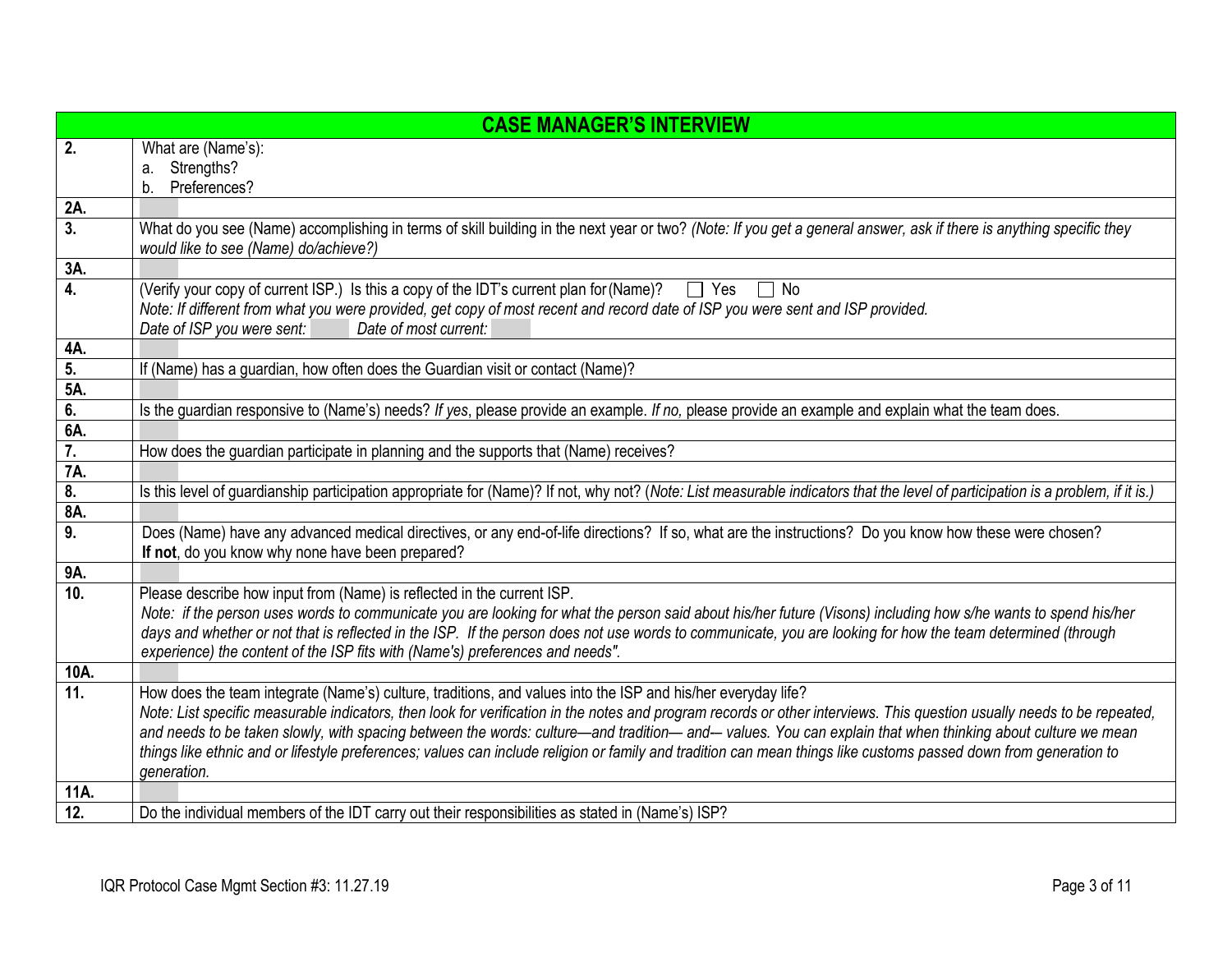|                   | <b>CASE MANAGER'S INTERVIEW</b>                                                                                                                                                                                                                                                                         |
|-------------------|---------------------------------------------------------------------------------------------------------------------------------------------------------------------------------------------------------------------------------------------------------------------------------------------------------|
|                   | Note: If the case manager stated everyone does and the record review evidenced lack of a particular service or assessment or follow up, ask the case manager                                                                                                                                            |
|                   | about the discrepancy.                                                                                                                                                                                                                                                                                  |
| 12A.              |                                                                                                                                                                                                                                                                                                         |
| 13.               | Has the team, including the guardian, ever failed to reach a consensus on (name's) service and support needs?"                                                                                                                                                                                          |
| 13A.              | If Yes, what was the disagreement(s) and how were they resolved?                                                                                                                                                                                                                                        |
| 14.               | What, if any, change in behavior has occurred during the past year? How is (Name) doing in terms of behavior?                                                                                                                                                                                           |
| 14A.              |                                                                                                                                                                                                                                                                                                         |
| 15.               | What, if any, change in sleeping patterns has occurred during the past year? Describe.                                                                                                                                                                                                                  |
|                   | Note: Try to get information (e.g., dates, records or where to get them) so you can verify this information and identify frequency.                                                                                                                                                                     |
| 15A.              |                                                                                                                                                                                                                                                                                                         |
| 16.               | What, if any, change in overall activity levels has occurred during the past year? Describe. If you can get dates, look for frequency and measurability.<br>Note: This can be rephrased, for example: "Is (Name) more or less active than usual or more/less independent?"                              |
| 16A.              |                                                                                                                                                                                                                                                                                                         |
| 17.               | If any change is reported in behavior, sleeping patterns, or activity levels, was (Name) evaluated for underlying reasons (health, environment, relationships, etc.) for<br>the change(s)? (If yes, Who conducted the evaluation? When? What type of specialist was this person? What was the outcome?) |
| 17A.              |                                                                                                                                                                                                                                                                                                         |
| 18.               | Please describe any health-related needs (Name) may have. Please include current medical diagnoses.                                                                                                                                                                                                     |
|                   | Note: The information you receive here should be verified by the record, ask the case manager about any discrepancies.                                                                                                                                                                                  |
|                   | 18a. If the person does not reference the individual's Aspiration risk, ask: What is (Name's) Aspiration Risk Level?                                                                                                                                                                                    |
| 18A.              |                                                                                                                                                                                                                                                                                                         |
| 19.               | Has the IDT discussed (Name's) health-related issues? What did they do and how did they resolve these health issues?                                                                                                                                                                                    |
|                   | Note: They may have discussed health issues at the last Annual ISP meeting. If so, the ISP and/or meeting minutes need to reflect such, ask about any                                                                                                                                                   |
|                   | discrepancies                                                                                                                                                                                                                                                                                           |
| 19A.              |                                                                                                                                                                                                                                                                                                         |
| 20.               | What opportunities does (Name) have for integration with non-disabled persons?                                                                                                                                                                                                                          |
| 20A.              |                                                                                                                                                                                                                                                                                                         |
| 21.               | Is (Name) employed?                                                                                                                                                                                                                                                                                     |
| 21A.              |                                                                                                                                                                                                                                                                                                         |
| $\overline{22}$ . | Does (Name) volunteer in the community? How often? Is this an integrated opportunity?                                                                                                                                                                                                                   |
| 22A.              |                                                                                                                                                                                                                                                                                                         |
| $\overline{23}$ . | Is (Name) a member of a group or organization? With what groups? (List all identified) How often does s/he engage with each of these groups? Are they<br>integrated?                                                                                                                                    |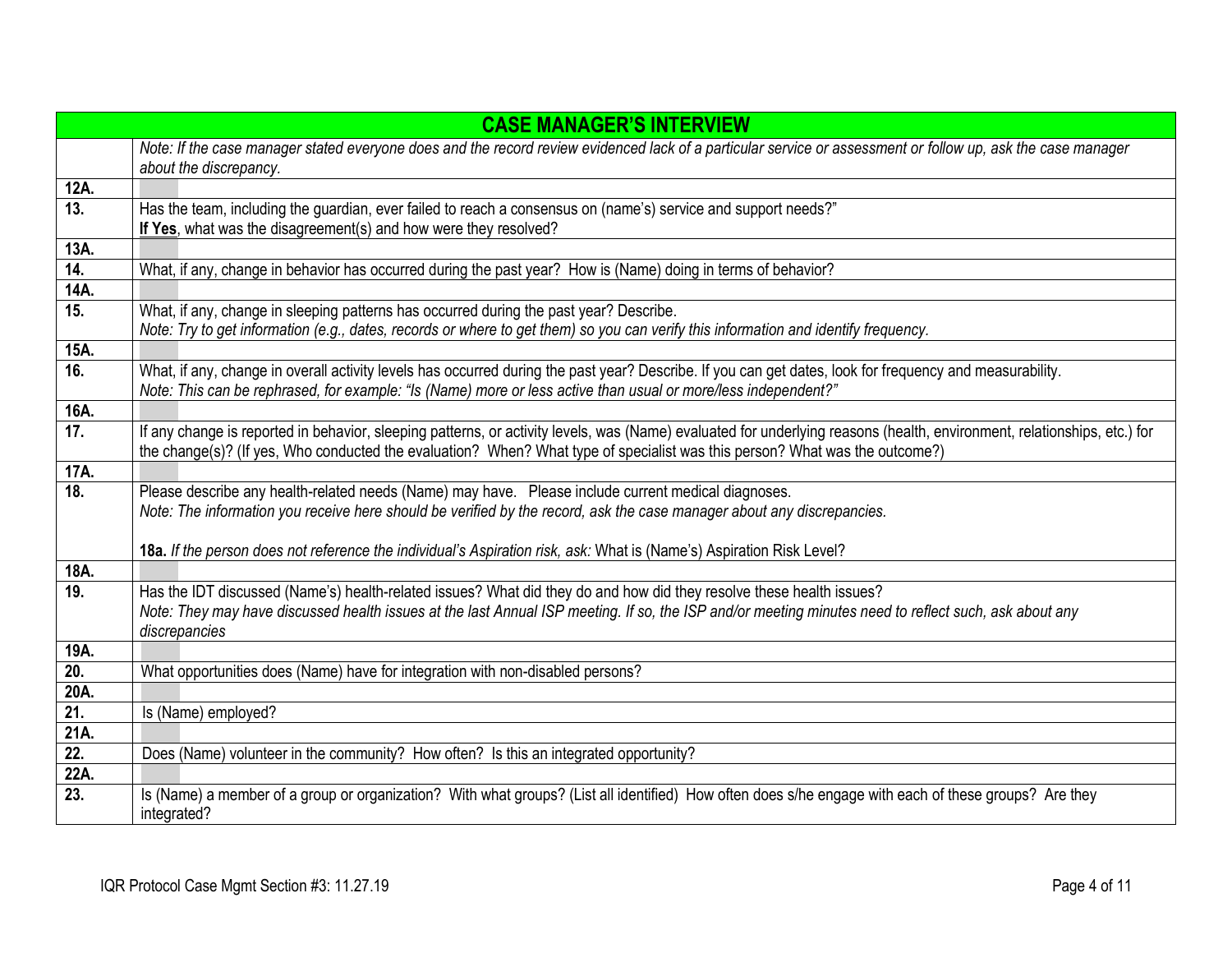|                   |                          |                                                                                                        | <b>CASE MANAGER'S INTERVIEW</b>                                                                                                                                     |                                                                       |
|-------------------|--------------------------|--------------------------------------------------------------------------------------------------------|---------------------------------------------------------------------------------------------------------------------------------------------------------------------|-----------------------------------------------------------------------|
| 23A.              |                          |                                                                                                        |                                                                                                                                                                     |                                                                       |
| $\overline{24}$ . |                          |                                                                                                        | Does (Name) have non-disabled, non-paid friends in his/her life? If so, who are they and how often does he/she get to be with and do things with these people (List |                                                                       |
|                   | by person).              |                                                                                                        |                                                                                                                                                                     |                                                                       |
| 24A.              |                          |                                                                                                        |                                                                                                                                                                     |                                                                       |
| 25.               |                          |                                                                                                        | What generic services does (Name) use? Generic meaning services available in the community that everyone uses (e.g., grocery store, library, stores). When          |                                                                       |
|                   |                          |                                                                                                        | he/she goes to these places, is he/she with other people with I/DD? If not, how often does hs/she go when he/she is NOT in a group of people with I/DD?             |                                                                       |
| 25A.              |                          |                                                                                                        |                                                                                                                                                                     |                                                                       |
| $\overline{26}$ . |                          |                                                                                                        | Do you have any concerns that provider practices or policies restrict (Name's) ability to pursue adult relationships?                                               |                                                                       |
|                   |                          | If yes--ask the interviewee to tell you what policies/practice and any examples they may have.         |                                                                                                                                                                     |                                                                       |
| 26A.              |                          |                                                                                                        |                                                                                                                                                                     |                                                                       |
| 27.               |                          | During the past year, are there services that (Name) needed that were delayed or are not in place now? |                                                                                                                                                                     |                                                                       |
| 27A.              |                          |                                                                                                        |                                                                                                                                                                     |                                                                       |
| 28.               |                          |                                                                                                        | If there was anything listed that are needed but not in place, ask: Why was the service not received by (Name)?                                                     |                                                                       |
|                   |                          |                                                                                                        | Note: If the case manager states they do not know, write that down, and then ask who would know or how the case manager/team might find that information.           |                                                                       |
| 28A.              |                          |                                                                                                        |                                                                                                                                                                     |                                                                       |
| 29.               |                          |                                                                                                        | Are there other services needed by (Name) now or over the next 6 months? If Yes, list services. If Yes, what actions are being taken by whom to secure the needed   |                                                                       |
|                   | services?                |                                                                                                        |                                                                                                                                                                     |                                                                       |
|                   |                          |                                                                                                        | Note: If the case manager states they do not know, note that, and then ask who would know or how the case manager/team can find that information.                   |                                                                       |
| 29A.              |                          |                                                                                                        |                                                                                                                                                                     |                                                                       |
| 30.               |                          | How do you review/monitor activities of providers?                                                     |                                                                                                                                                                     |                                                                       |
| 30A.              |                          |                                                                                                        |                                                                                                                                                                     |                                                                       |
| 31.               |                          |                                                                                                        | The Therap CM site visit questionnaire does not specifically ask about progress towards outcomes, how are you monitoring and documenting progress towards           |                                                                       |
|                   | outcomes?"               |                                                                                                        |                                                                                                                                                                     |                                                                       |
| 31A.              |                          |                                                                                                        |                                                                                                                                                                     |                                                                       |
| 32.               |                          |                                                                                                        | What is (Name's) current status in terms of meeting and completing Outcomes and Actions Steps? Has s/he made progress or experienced regression in                  |                                                                       |
|                   |                          |                                                                                                        | the following areas in the last year? If there is progress, describe it. If there has been no progress, explain why not for each area. If there is regression in    |                                                                       |
|                   |                          | any area, describe what actions have been taken by the IDT in each regressed area.                     |                                                                                                                                                                     |                                                                       |
| 32A.              | Life Area                | If there has been progress, identify it.                                                               | If there has been no progress, explain why not                                                                                                                      | If there has been regression, describe                                |
|                   |                          |                                                                                                        |                                                                                                                                                                     | what actions have been taken by the IDT to<br>address the regression. |
|                   | Live                     |                                                                                                        |                                                                                                                                                                     |                                                                       |
|                   | <b>Work/Learn</b>        |                                                                                                        |                                                                                                                                                                     |                                                                       |
|                   | <b>Fun/Relationships</b> |                                                                                                        |                                                                                                                                                                     |                                                                       |
|                   | <b>Health</b>            |                                                                                                        |                                                                                                                                                                     |                                                                       |
|                   |                          |                                                                                                        |                                                                                                                                                                     |                                                                       |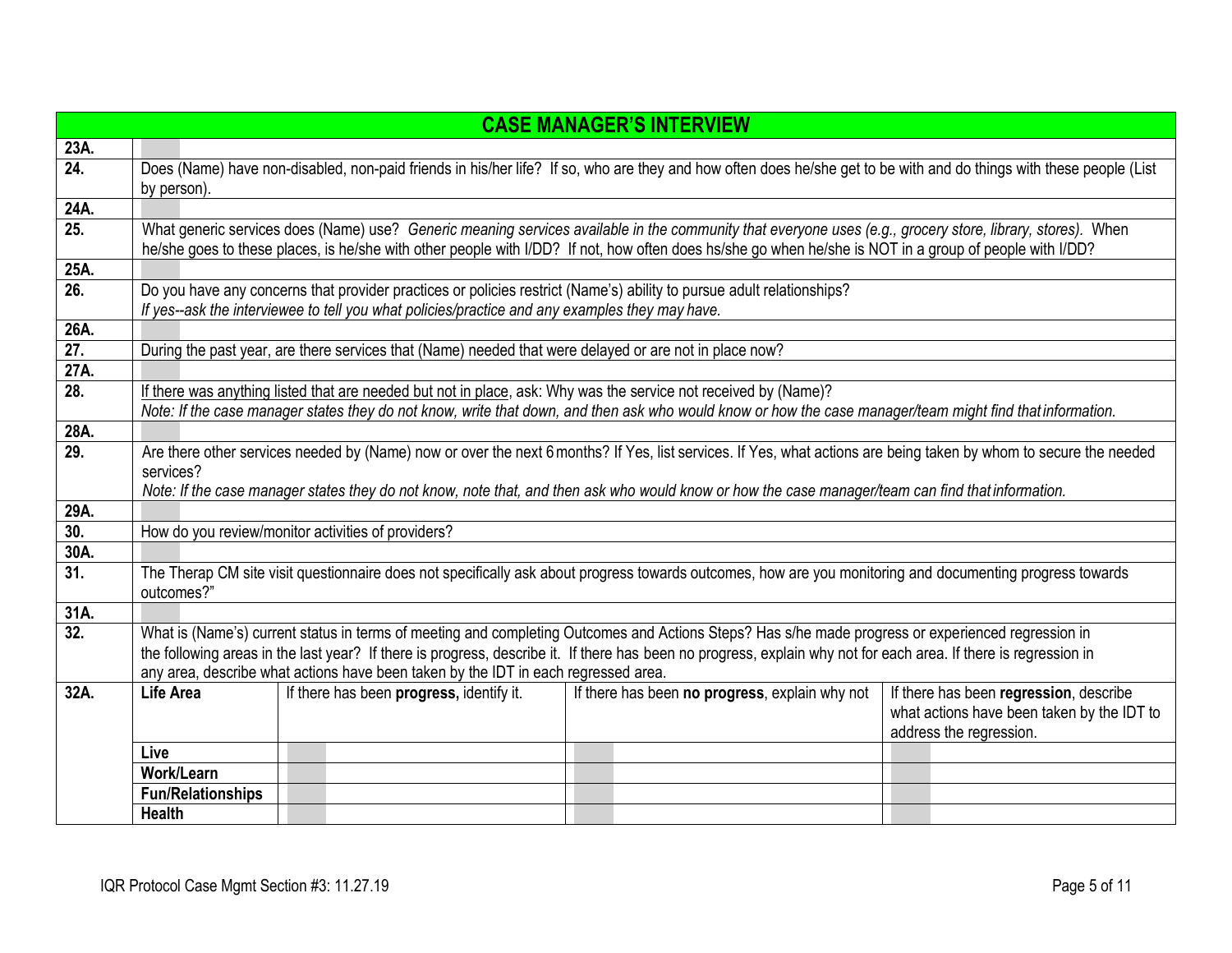|             | <b>CASE MANAGER'S INTERVIEW</b>                                                                                                                                  |
|-------------|------------------------------------------------------------------------------------------------------------------------------------------------------------------|
|             | Other/Non-ISP                                                                                                                                                    |
| 33.         | How do you determine whether a modification of this plan is needed?                                                                                              |
| 33A.        |                                                                                                                                                                  |
| 34.         | Who supports you and your efforts to meet the needs of (Name)? Is this enough support for you? If not, why not?                                                  |
| 34A.        |                                                                                                                                                                  |
| 35.         | During the past year, have there been any allegations of abuse, neglect or exploitation related to (insert name)? Tell me about it.                              |
| 35A.        |                                                                                                                                                                  |
| 36.         | If you were to suspect abuse, neglect or exploitation, or note a suspicious injury, how and to what agency would you report it?                                  |
| 36A.        |                                                                                                                                                                  |
| 37.         | Does (Name) have any Health Care Plans (HCPs)? If yes, What do these plans specifically address? If No, Does s/he need one? Please explain.                      |
| 37A.        |                                                                                                                                                                  |
| 38.         | Does (Name) have medical emergency response plan(s) (MERPs)? If yes, What do these plans specifically address? If No, Does s/he need one? Please explain.        |
| 38A.        |                                                                                                                                                                  |
| 39.         | Has (Name) been taken to the emergency room or urgent care during the past year? If yes, when and why? What were the discharge instructions?                     |
| 39A.        |                                                                                                                                                                  |
| 40.         | Was (Name) admitted into the hospital in the past year? If yes, when and why? What were the discharge instructions? Was there a team meeting to discuss the      |
|             | admission and/or aftercare?                                                                                                                                      |
| 40A.        |                                                                                                                                                                  |
| 41.         | Do the supports and services (Name) currently receives meet his/her needs? Explain.                                                                              |
| 41A.<br>42. |                                                                                                                                                                  |
|             | Does (Name) require any adaptive equipment or assistive technology? If yes, please tell me what is needed.<br>Note: List EVERYTHING the CM identifies:           |
| 42A.        |                                                                                                                                                                  |
| 43.         | Did (Name) receive all needed devices? If yes, are they available, in good working condition, and used across all environments? If No, Do you know why not? What |
|             | is being done to acquire the device, to get it into working order, to get it used across all areas?                                                              |
| 43A.        |                                                                                                                                                                  |
| 44.         | Have you observed staff using (these devices) with (Name)? Were they doing it correctly? What were they doing that was correct/not?                              |
| 44A.        |                                                                                                                                                                  |
| 45.         | Does (Name) have a Positive Behavioral Support Plan (PBSP) in place? If yes, what are the behavioral issues in the PBSP? What are some of the                    |
|             | strategies or interventions that are recommended in the PBSP? Do they meet his/her needs?                                                                        |
| 45A.        |                                                                                                                                                                  |
| 46.         | Does (Name) have a Behavioral Crisis Intervention Plan (BCIP) in place? If yes, what are the behavioral issues in the BCIP? What are some of the                 |
|             | strategies or interventions that are recommended in the BCIP? Do they meet his/her needs?                                                                        |
| 46A.        |                                                                                                                                                                  |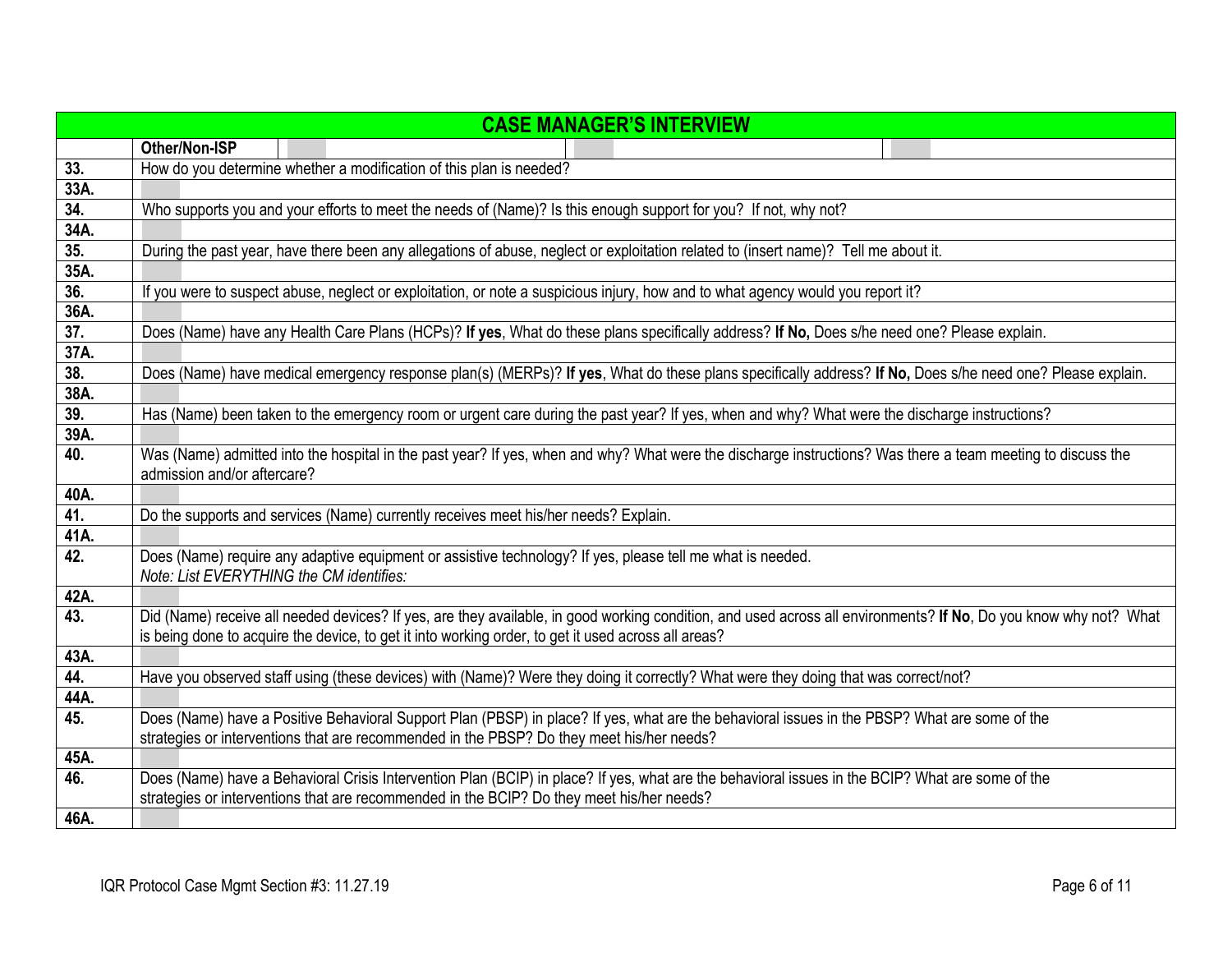|      | <b>CASE MANAGER'S INTERVIEW</b>                                                                                                                                                                                                                                                    |
|------|------------------------------------------------------------------------------------------------------------------------------------------------------------------------------------------------------------------------------------------------------------------------------------|
| 47.  | Does (Name) have a current Person Centered Assessment? Do you know the date of that Assessment? (note the date given)                                                                                                                                                              |
| 47A. |                                                                                                                                                                                                                                                                                    |
| 48.  | Did (Name) and/or his/her Guardian participate in the Person-Centered Assessment?                                                                                                                                                                                                  |
|      | If Yes, ask who attended, and for the Case Manager to describe their contribution(s)                                                                                                                                                                                               |
| 48A. |                                                                                                                                                                                                                                                                                    |
| 49.  | Has (Name) identified what type of work or volunteer activities he/she would like to do?                                                                                                                                                                                           |
| 49A. |                                                                                                                                                                                                                                                                                    |
| 50.  | Has (Name) been offered the opportunity to participate in work or job exploration activities including volunteer work and/or trial work opportunities?                                                                                                                             |
|      | If yes, a. What are the opportunities, and what has been done?                                                                                                                                                                                                                     |
|      | b. Are these new experiences clearly documented in the ISP Work, Education and/or Volunteer History section?<br>If no, Is (Name) trying new discovery experiences in the community to determine interests, abilities, skills and needs?                                            |
|      | If No, Why not?                                                                                                                                                                                                                                                                    |
| 50A. |                                                                                                                                                                                                                                                                                    |
| 51.  | Is (Name) engaged in the Informed Choice Project?                                                                                                                                                                                                                                  |
| 51A. |                                                                                                                                                                                                                                                                                    |
| 52.  | Has (Name's) Guardian had the opportunity to gain information on how (Name) responded during job exploration activities such as volunteering and/or trial work<br>experiences?                                                                                                     |
| 52A. |                                                                                                                                                                                                                                                                                    |
| 53.  | Has (Name) received information regarding the range of employment options available to him/her?                                                                                                                                                                                    |
|      | If Yes, when and what was shared?                                                                                                                                                                                                                                                  |
| 53A. |                                                                                                                                                                                                                                                                                    |
| 54.  | Has (Name's) Guardian received information regarding the range of employment options available for him/her)?                                                                                                                                                                       |
|      | If Yes, when and what was shared?                                                                                                                                                                                                                                                  |
| 54A. |                                                                                                                                                                                                                                                                                    |
| 55.  | If there are barriers to employment, has the Team addressed how to overcome those barriers to employment including, but not limited to, integrating clinical<br>information, assistive technology and therapy supports as necessary for the (Name) to be successful in employment? |
| 55A. |                                                                                                                                                                                                                                                                                    |
| 56.  | Does (Name's) Guardian support him/her working? If not, why not?                                                                                                                                                                                                                   |
| 56A. |                                                                                                                                                                                                                                                                                    |
| 57.  | Is (Name) Working?                                                                                                                                                                                                                                                                 |
|      | If Yes, a. How many hours per week?                                                                                                                                                                                                                                                |
|      | b. How much does s/he make per hour?                                                                                                                                                                                                                                               |
|      | c. Where does s/he work?                                                                                                                                                                                                                                                           |
|      | d. Is this an integrated setting?                                                                                                                                                                                                                                                  |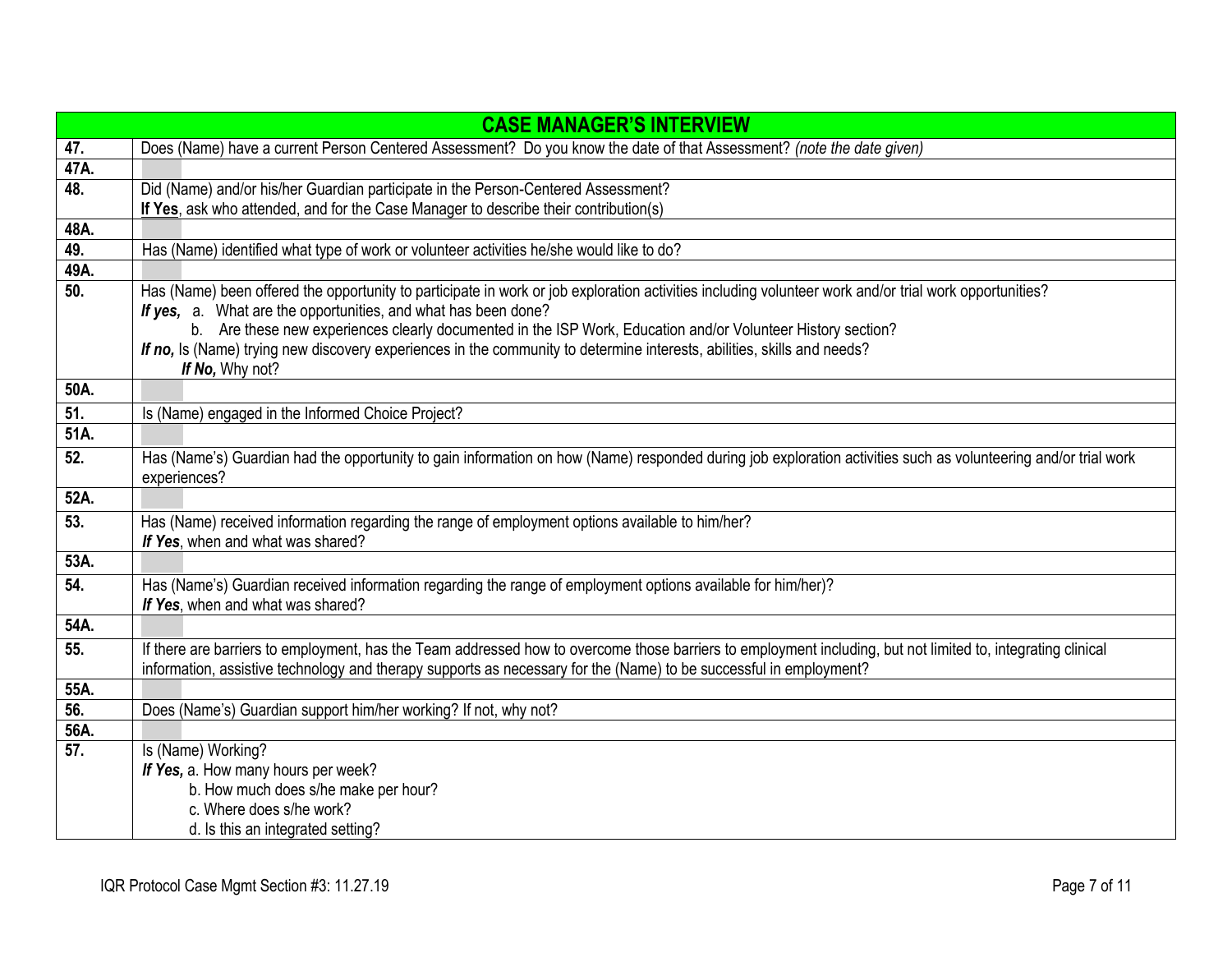|      | <b>CASE MANAGER'S INTERVIEW</b>                                                                                                                                    |
|------|--------------------------------------------------------------------------------------------------------------------------------------------------------------------|
| 57A. |                                                                                                                                                                    |
| 58.  | If (Name) is working, Does (Name) have a Career Development Plan?                                                                                                  |
|      | Note: If Yes, and a copy has not been provided, request one.                                                                                                       |
| 58A. |                                                                                                                                                                    |
| 59.  | How long have you been employed in your current position? (Try to record the date s/he started)                                                                    |
| 59A. |                                                                                                                                                                    |
| 60.  | What is the size of your current caseload? Of that, how many are Jackson Class Members? If you are unavailable, how is coverage provided?                          |
| 60A. |                                                                                                                                                                    |
| 61.  | How long have you been (Name)'s case manager? (If you can record month and year this person started working with this class member.                                |
| 61A. |                                                                                                                                                                    |
| 62.  | How frequently do you meet face-to-face with (Name)?                                                                                                               |
| 62A. |                                                                                                                                                                    |
| 63.  | What training did you receive to assist you in working with (Name)?                                                                                                |
|      | Note: The Individual Specific Training Requirements section (previously called Addendum B) of the ISP lists training needed; compare to CM's answers, ask if there |
|      | are discrepancies. Also, if they say they received individual specific training, ask them what.                                                                    |
| 63A. |                                                                                                                                                                    |
|      | Add your additional questions here add as many questions/rows as are needed.                                                                                       |
|      |                                                                                                                                                                    |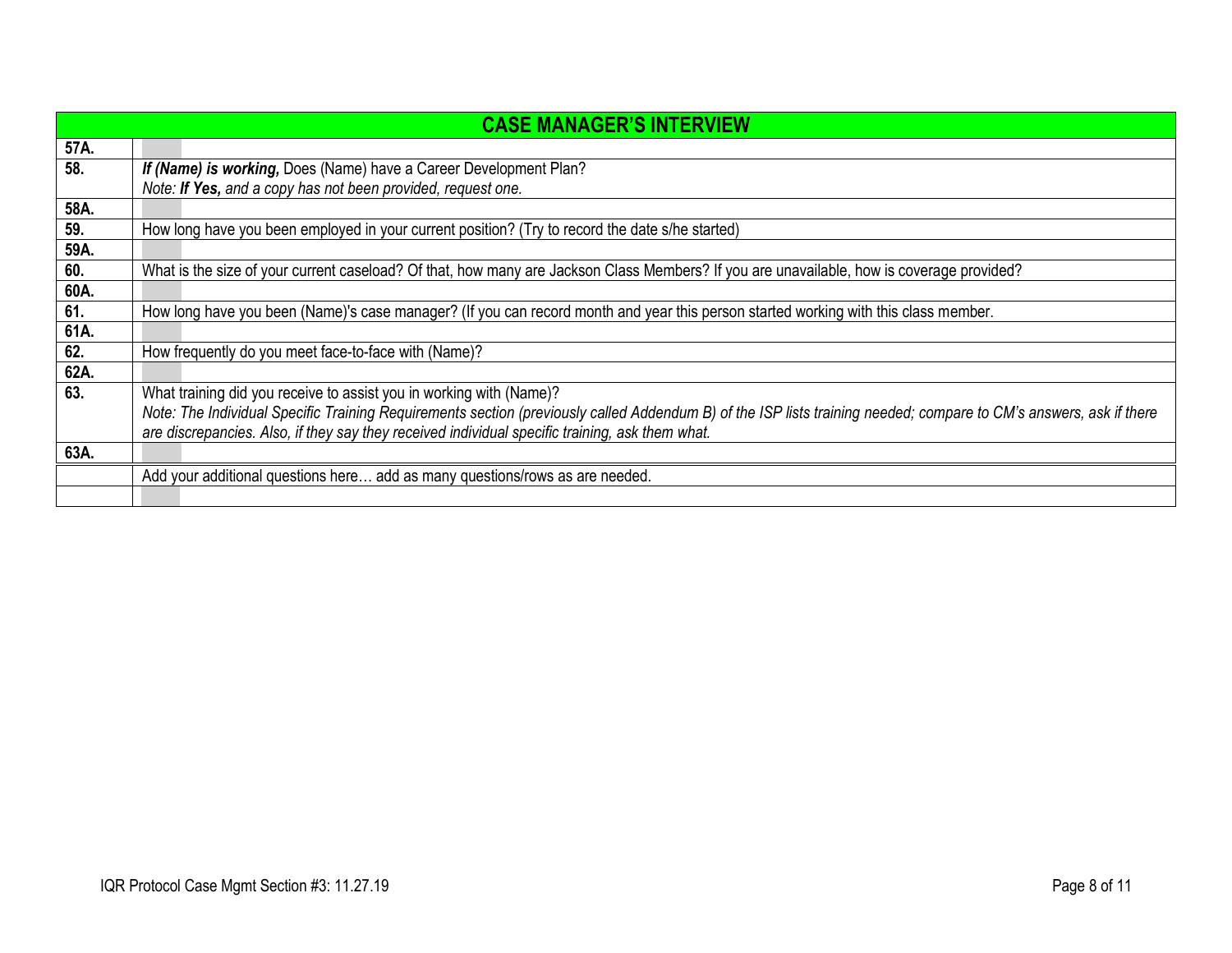## **CASE MANAGEMENT SERVICES SCORING**

**Ratings Guide:** A rating of "0" = No Compliance, (No) A rating of "1" = Needs Improvement; few of the indicators are met, many are inconsistently met A rating of "2" = Many Indicators Met, but not all A rating of "3" = Full Compliance, (Yes) A rating of "NA" = Not Applicable, and represents an item that does not apply to the individual being reviewed A rating of "CND" = Can Not Determine

<span id="page-8-2"></span><span id="page-8-1"></span><span id="page-8-0"></span>**You must provide an answer for every question**

For each question your possible responses are limited to the optional responses listed. For instance, if a question does not list NA as a possible response, you may not use it. Reviewers: In your justifications use a (+) to indicate examples of compliance; Use a (-) to indicate examples of non-compliance.

| 24. | Does the case manager "know" the person?<br>Note: We expect the CM to thoroughly describe this person's preferences, needs and circumstances, including information describing the individual's<br>method/style of communication; personality, likes, dislikes; the individual's general routine; important people, activities, things in the individual's life;<br>significant events that occurred or are occurring which have an impact on the individual and what s/he is doing or plans to do. Also look for description<br>of strengths, positive attributes, things to build on, such as: communication method; work ethic; skills s/he possess; willingness to try things; willingness<br>to participate in activities; etc. Cannot be a "3" if the case manager gives only clinical diagnoses and no personal information or vice versa.<br>Justification:<br><b>Case Judge Comments:</b>                                                                                                                                                                                                                                                          | <b>Choose</b> |
|-----|-------------------------------------------------------------------------------------------------------------------------------------------------------------------------------------------------------------------------------------------------------------------------------------------------------------------------------------------------------------------------------------------------------------------------------------------------------------------------------------------------------------------------------------------------------------------------------------------------------------------------------------------------------------------------------------------------------------------------------------------------------------------------------------------------------------------------------------------------------------------------------------------------------------------------------------------------------------------------------------------------------------------------------------------------------------------------------------------------------------------------------------------------------------|---------------|
| 25. | Does the case manager understand his/her role/job?<br>Note: We will take into consideration BOTH what the CM says during the interview about what the job is, as well as what the CM has done in light of<br>the person's needs and circumstances. From the interview, refer to CM activities such as twice-monthly visits, reviewing provider data tracking sheets<br>and semiannual reports, reviewing reports from therapists, conversations with Team members, specialty services reporting or use of Regional Office<br>Request for Assistance Form. Consider if the CM reviewed data sheets and reports from providers and/or therapists which indicate whether or not<br>outcomes are met. If there has been no progress on an outcome, is there evidence that consideration was given to the need to revise strategies or<br>action steps. If there has been a significant life change, such as job status change or living situation change, was the ISP revised to reflect this? Did<br>the CM describe how they: advocate, monitor, provide or acquire technical or other assistance as needed?<br>Justification:<br><b>Case Judge Comments:</b> | <b>Choose</b> |
| 26. | Is the case manager available to the person?<br>Note: Is the CM making the required number of visits with the class member in different locations? Specifically, Visits twice a month, at least one of                                                                                                                                                                                                                                                                                                                                                                                                                                                                                                                                                                                                                                                                                                                                                                                                                                                                                                                                                      | <b>Choose</b> |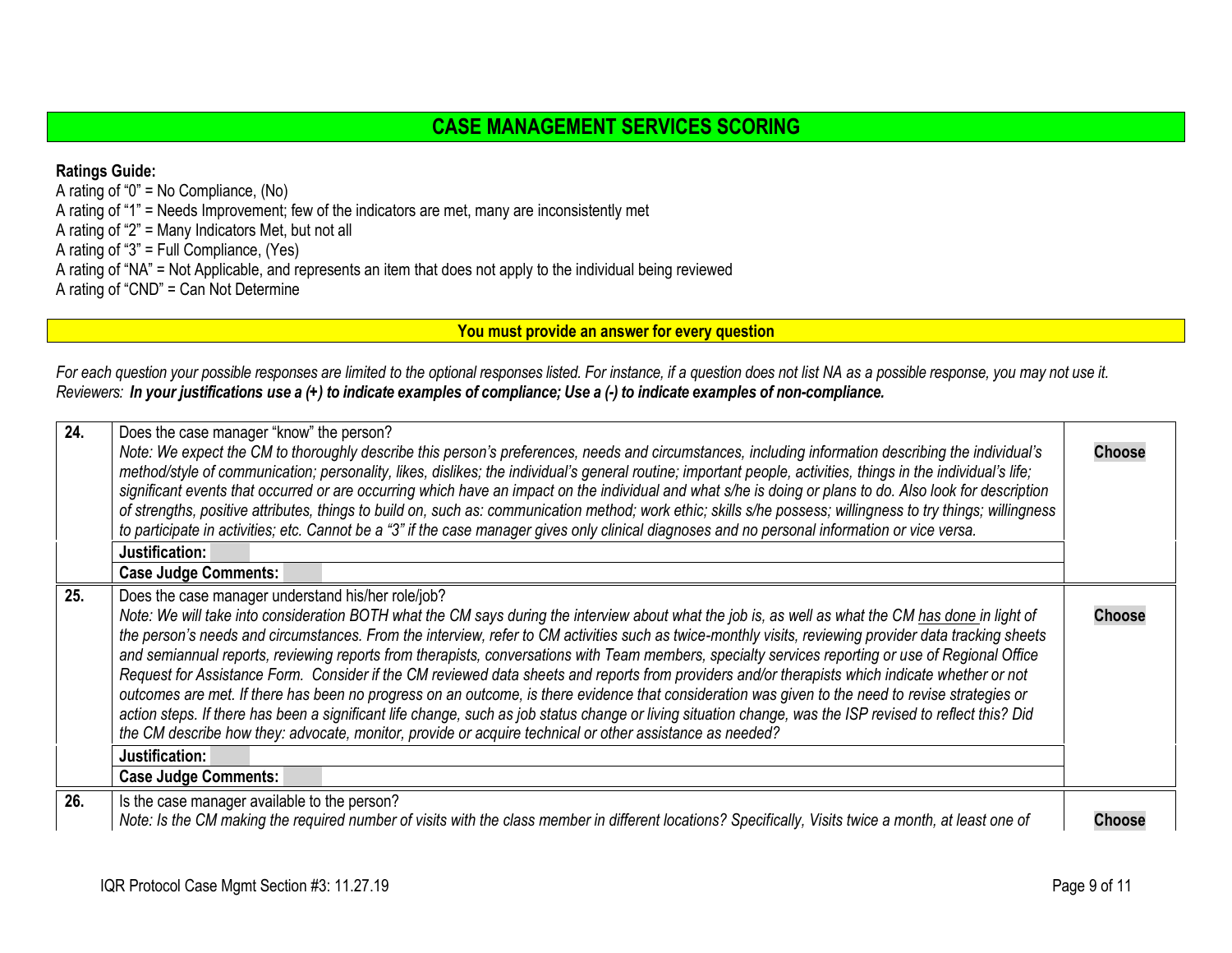<span id="page-9-2"></span><span id="page-9-1"></span><span id="page-9-0"></span>

|     | those times in the home. Does the CM spend time with the person so he/she knows and observes firsthand the person's needs and circumstances?<br>Cannot be a "3" if the documentation from the record review indicates the case manager makes fewer than 2 visits per month; or all visits occur in the                                                                                                                                                                                                                                                                                                                                                                                                                                                                                                                                                                                                                                                                                                                                                                                                                                                                                                                                                                                                                                                                                                                          |               |
|-----|---------------------------------------------------------------------------------------------------------------------------------------------------------------------------------------------------------------------------------------------------------------------------------------------------------------------------------------------------------------------------------------------------------------------------------------------------------------------------------------------------------------------------------------------------------------------------------------------------------------------------------------------------------------------------------------------------------------------------------------------------------------------------------------------------------------------------------------------------------------------------------------------------------------------------------------------------------------------------------------------------------------------------------------------------------------------------------------------------------------------------------------------------------------------------------------------------------------------------------------------------------------------------------------------------------------------------------------------------------------------------------------------------------------------------------|---------------|
|     | same location.                                                                                                                                                                                                                                                                                                                                                                                                                                                                                                                                                                                                                                                                                                                                                                                                                                                                                                                                                                                                                                                                                                                                                                                                                                                                                                                                                                                                                  |               |
|     | Justification:                                                                                                                                                                                                                                                                                                                                                                                                                                                                                                                                                                                                                                                                                                                                                                                                                                                                                                                                                                                                                                                                                                                                                                                                                                                                                                                                                                                                                  |               |
|     | <b>Case Judge Comments:</b>                                                                                                                                                                                                                                                                                                                                                                                                                                                                                                                                                                                                                                                                                                                                                                                                                                                                                                                                                                                                                                                                                                                                                                                                                                                                                                                                                                                                     |               |
| 27. | Was the case manager able to describe the person's health related needs?<br>Note: Since the Case Manager, as part of site visits, is required to verify that Comprehensive Aspiration Risk Management Plans (CARMPs) are<br>available and being implemented, it is expected the case manager would provide some information which indicates that they know the person's status<br>regarding aspiration. Also consider statements of clinical diagnoses, such as seizure disorder, high blood pressure, diabetes; symptoms the person<br>has displayed, diagnoses the person has and what is being done to address them. For example, has been having trouble standing up from sitting in a<br>chair, residential provider made an appointment with PCP, will go to the doctor about it next week. Also note past illnesses that may affect the person<br>now; such as was hospitalized for pneumonia last winter so extra precautions are taken during the winter such as not going out when it is really cold,<br>and if s/he gets a cough s/he goes to the doctor right away. If undiagnosed issues exist, the CM should outline what is being done to pursue and<br>protect the person's overall health. Cannot be a "3" if the case manager does not, for example, mention aspiration if the person is considered to be at<br>risk of aspiration or does not mention diabetes and the person is diabetic.<br>Justification: | <b>Choose</b> |
|     | <b>Case Judge Comments:</b>                                                                                                                                                                                                                                                                                                                                                                                                                                                                                                                                                                                                                                                                                                                                                                                                                                                                                                                                                                                                                                                                                                                                                                                                                                                                                                                                                                                                     |               |
| 28. | Does the case manager have an appropriate expectation of growth for this person?<br>Note: The CM should articulate this person's ability, potential and natural next steps. There should be an expectation of growth. More than just the<br>person being happy, healthy, and safe. Look for information such as: the person working at a community integrated job; living in a more independent<br>setting; going for further formal education; learning a particular new skill or activity. Cannot be a "3" if the case manager only mentions that they would<br>like the person to be healthy, happy, and/or safe; or to just keep going to their day program or living where they are, with no specific indication of why<br>that's relevant to the person long term. If the person has significant health issues (i.e. on hospice) appropriate expectation could be to maintain current<br>status.                                                                                                                                                                                                                                                                                                                                                                                                                                                                                                                          | <b>Choose</b> |
|     | Justification:                                                                                                                                                                                                                                                                                                                                                                                                                                                                                                                                                                                                                                                                                                                                                                                                                                                                                                                                                                                                                                                                                                                                                                                                                                                                                                                                                                                                                  |               |
|     | <b>Case Judge Comments:</b>                                                                                                                                                                                                                                                                                                                                                                                                                                                                                                                                                                                                                                                                                                                                                                                                                                                                                                                                                                                                                                                                                                                                                                                                                                                                                                                                                                                                     |               |
| 29. | Does the case management record contain documentation that the case manager is monitoring and tracking the delivery of services as outlined in<br>the ISP?<br>Note: Case Manager's contact notes, the site visit forms and overall record will be reviewed. If the person is not getting a service that is noted in the<br>ISP and there is no documented evidence that the case manager is following-up on getting the service in place, this cannot be a "3". Likewise, if the<br>person has recommendations that have been made but not followed up on and acquired timely, there should be evidence that the Case Manager<br>knows about the issue and has acted timely with the provider. Cannot be a "3" if the documentation from the record review indicates the case<br>manager makes fewer than 2 visits a month; or all visits occur in the same location.<br>Justification:                                                                                                                                                                                                                                                                                                                                                                                                                                                                                                                                         | <b>Choose</b> |
|     |                                                                                                                                                                                                                                                                                                                                                                                                                                                                                                                                                                                                                                                                                                                                                                                                                                                                                                                                                                                                                                                                                                                                                                                                                                                                                                                                                                                                                                 |               |
|     | <b>Case Judge Comments:</b>                                                                                                                                                                                                                                                                                                                                                                                                                                                                                                                                                                                                                                                                                                                                                                                                                                                                                                                                                                                                                                                                                                                                                                                                                                                                                                                                                                                                     |               |